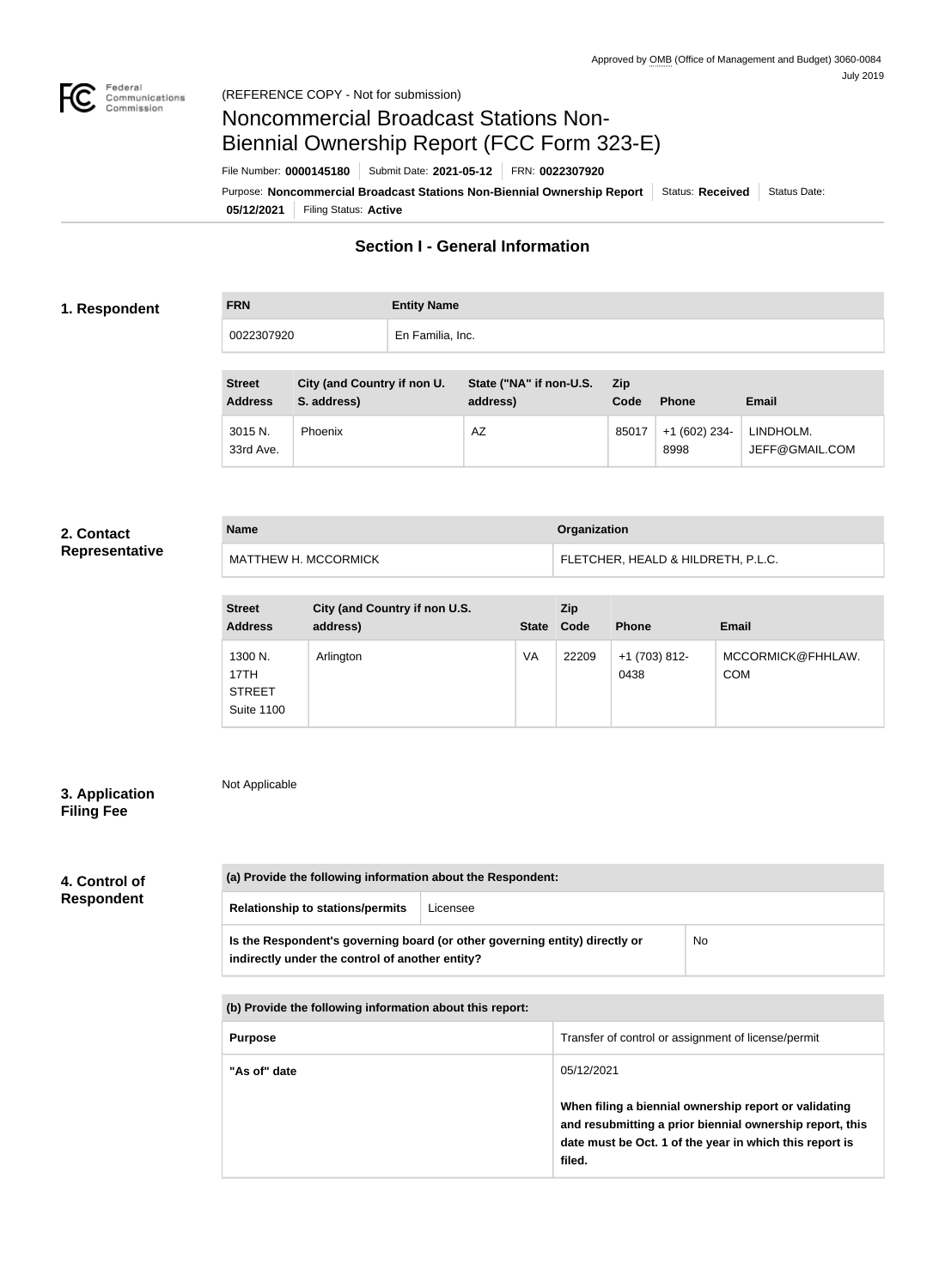**5. Licensee(s) /Permittees(s) and Station(s) /Permit(s)**

**Respondent is filing this report to cover the following Licensee(s)/Permittee(s) and station(s)/permit(s):**

| <b>Licensee/Permittee Name</b> |                  |                  | <b>FRN</b>   |                |  |
|--------------------------------|------------------|------------------|--------------|----------------|--|
| En Familia, Inc.               |                  |                  | 0022307920   |                |  |
|                                |                  |                  |              |                |  |
| Fac. ID No.                    | <b>Call Sign</b> | <b>City</b>      | <b>State</b> | <b>Service</b> |  |
| 92985                          | KJZA             | <b>DRAKE</b>     | AZ           | FM             |  |
| 122167                         | <b>K217EP</b>    | <b>FLAGSTAFF</b> | AZ           | <b>FX</b>      |  |
| 173030                         | KJZK             | <b>KINGMAN</b>   | <b>AZ</b>    | <b>FM</b>      |  |
| 173032                         | <b>KJZP</b>      | <b>PRESCOTT</b>  | AZ           | FM             |  |

#### **Section II – Non-Biennial Ownership Information**

#### **1. 47 C.F.R. Section 73.3613 Documents**

Licensee/Permittee Respondents should list all contracts and other instruments set forth in 47 C.F.R. Section 73.3613(a) through (c) for the facility or facilities listed on this report. If the agreement is a network affiliation agreement, check the appropriate box. Otherwise, select "Other." Non-Licensee/Permittee Respondents should select "Not Applicable" in response to this question.

| <b>Document Information</b>                     |                                                    |  |  |
|-------------------------------------------------|----------------------------------------------------|--|--|
| Description of contract or instrument           | ARTICLES OF INCORPORATION                          |  |  |
| Parties to contract or instrument               | STATE OF ARIZONA                                   |  |  |
| Date of execution                               | 08/2012                                            |  |  |
| Date of expiration                              | No expiration date                                 |  |  |
| <b>Agreement type</b><br>(check all that apply) | Other<br>Agreement Type: ARTICLES OF INCORPORATION |  |  |

#### **2. Ownership Interests**

**(a)** Ownership Interests. This Question requires Respondents to enter detailed information about ownership interests by generating a series of subforms. Answer each question on each subform. The first subform listing should be for the Respondent itself. If the Respondent is not a natural person, also list each of the officers, members of the governing board (or other governing entity), stockholders, and any other persons or entities with a direct attributable interest in the Respondent pursuant to the standards set forth in 47 C.F.R. Section 73.3555. (A "direct" interest is one that is not held through any intervening companies or entities.) List each interest holder with a direct attributable interest in the Respondent separately.

Leave the percentage of total assets (Equity Debt Plus) field blank for an interest holder unless that interest holder has an attributable interest in the Respondent solely on the basis of the Commission's Equity Debt Plus attribution standard, 47 C.F.R. Section 73.3555, Note 2(i).

In the case of vertical or indirect ownership structures, list only those interests in the Respondent that also represent an attributable interest in the Licensee(s) or Permittee(s) for which the report is being submitted.

Entities that are part of an organizational structure that includes holding companies or other forms of indirect ownership must file separate ownership reports. In such a structure do not report, or file a separate report for, any interest holder that does not have an attributable interest in the Licensee(s) or Permittee(s) for which the report is being submitted.

Please see the Instructions for further detail concerning interests that must be reported in response to this question.

The Respondent must provide an FCC Registration Number for each interest holder reported in response to this question. Please see the Instructions for detailed information and guidance concerning this requirement.

| _______________________________ |                  |  |  |
|---------------------------------|------------------|--|--|
| <b>FRN</b>                      | 0022307920       |  |  |
| <b>Entity Name</b>              | En Familia, Inc. |  |  |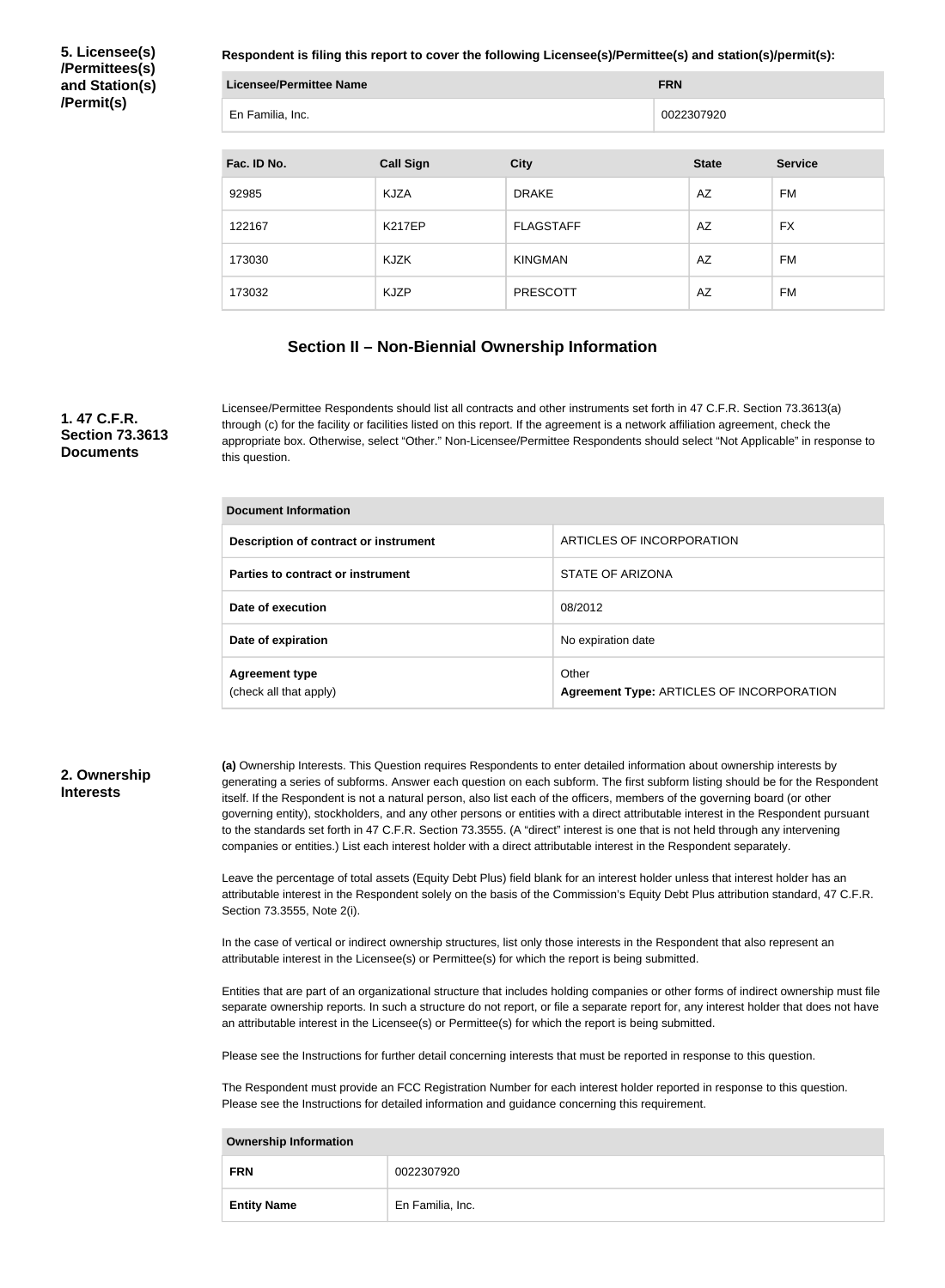| <b>Address</b>                                        | PO Box                                                                               |                      |    |  |
|-------------------------------------------------------|--------------------------------------------------------------------------------------|----------------------|----|--|
|                                                       | <b>Street 1</b>                                                                      | 3015 N. 33rd Ave.    |    |  |
|                                                       | <b>Street 2</b>                                                                      |                      |    |  |
|                                                       | <b>City</b>                                                                          | Phoenix              |    |  |
|                                                       | State ("NA" if non-U.S.<br>address)                                                  | AZ                   |    |  |
|                                                       | <b>Zip/Postal Code</b>                                                               | 85017                |    |  |
|                                                       | Country (if non-U.S.<br>address)                                                     | <b>United States</b> |    |  |
| <b>Listing Type</b>                                   | Respondent                                                                           |                      |    |  |
| <b>Positional Interests</b><br>(check all that apply) | Respondent                                                                           |                      |    |  |
| <b>Interest Percentages</b>                           | Voting                                                                               | 0.0%                 |    |  |
| (enter percentage values<br>from 0.0 to 100.0)        | <b>Total assets (Equity Debt</b><br>Plus)                                            | 0.0%                 |    |  |
| that do not appear on this report?                    | Does interest holder have an attributable interest in one or more broadcast stations |                      | No |  |

| <b>FRN</b>                                                                                                                       | 0019438712                                |                      |  |  |
|----------------------------------------------------------------------------------------------------------------------------------|-------------------------------------------|----------------------|--|--|
| <b>Name</b>                                                                                                                      | Jeffrey L. Lindholm                       |                      |  |  |
| <b>Address</b>                                                                                                                   | PO Box                                    |                      |  |  |
|                                                                                                                                  | <b>Street 1</b>                           | 3015 N. 33rd Dr.     |  |  |
|                                                                                                                                  | <b>Street 2</b>                           |                      |  |  |
|                                                                                                                                  | <b>City</b>                               | Phoenix              |  |  |
|                                                                                                                                  | State ("NA" if non-U.S.<br>address)       | AZ                   |  |  |
|                                                                                                                                  | <b>Zip/Postal Code</b>                    | 85017                |  |  |
|                                                                                                                                  | Country (if non-U.S.<br>address)          | <b>United States</b> |  |  |
| <b>Listing Type</b>                                                                                                              | Other Interest Holder                     |                      |  |  |
| <b>Positional Interests</b><br>(check all that apply)                                                                            | Officer, Other - Director                 |                      |  |  |
| <b>Principal Profession or</b><br><b>Occupation</b>                                                                              | COO, ICertainty Inc.                      |                      |  |  |
| By Whom Appointed or<br><b>Elected</b>                                                                                           | <b>Board</b>                              |                      |  |  |
| <b>Interest Percentages</b>                                                                                                      | Voting<br>25.0%                           |                      |  |  |
| (enter percentage values<br>from 0.0 to 100.0)                                                                                   | <b>Total assets (Equity Debt</b><br>Plus) | 25.0%                |  |  |
| Does interest holder have an attributable interest in one or more broadcast stations<br>No<br>that do not appear on this report? |                                           |                      |  |  |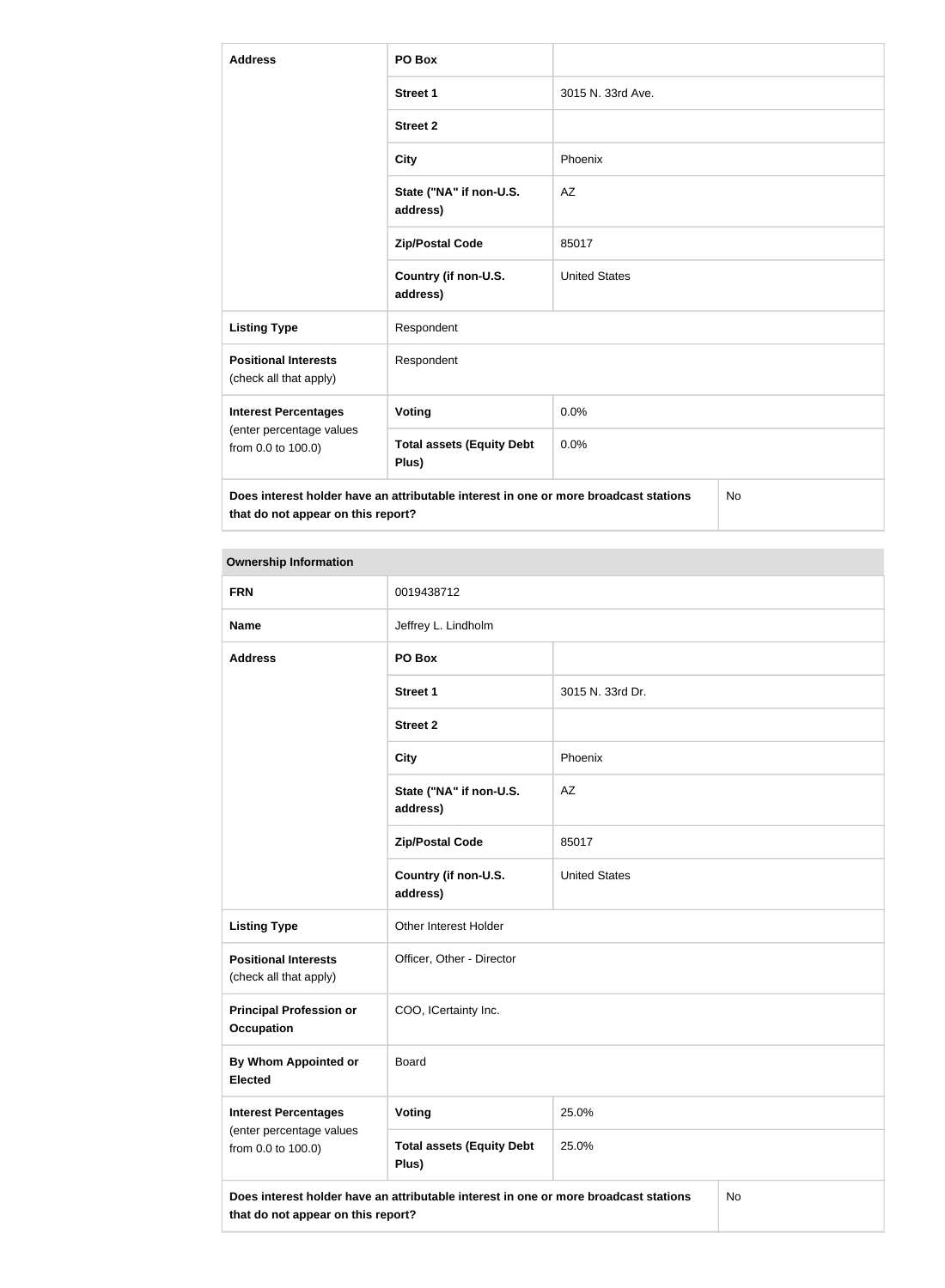| <b>Ownership Information</b>                                                                                                     |                                           |                      |  |  |
|----------------------------------------------------------------------------------------------------------------------------------|-------------------------------------------|----------------------|--|--|
| <b>FRN</b>                                                                                                                       | 0027282532                                |                      |  |  |
| <b>Name</b>                                                                                                                      | <b>MARIO PAREDES</b>                      |                      |  |  |
| <b>Address</b>                                                                                                                   | PO Box                                    |                      |  |  |
|                                                                                                                                  | <b>Street 1</b>                           | 3015 N. 33rd Dr.     |  |  |
|                                                                                                                                  | <b>Street 2</b>                           |                      |  |  |
|                                                                                                                                  | <b>City</b>                               | Phoenix              |  |  |
|                                                                                                                                  | State ("NA" if non-U.S.<br>address)       | AZ                   |  |  |
|                                                                                                                                  | <b>Zip/Postal Code</b>                    | 85017                |  |  |
|                                                                                                                                  | Country (if non-U.S.<br>address)          | <b>United States</b> |  |  |
| <b>Listing Type</b>                                                                                                              | <b>Other Interest Holder</b>              |                      |  |  |
| <b>Positional Interests</b><br>(check all that apply)                                                                            | Officer, Other - Secretary                |                      |  |  |
| <b>Principal Profession or</b><br><b>Occupation</b>                                                                              | CEO, Somos Helthcare Inc.                 |                      |  |  |
| By Whom Appointed or<br><b>Elected</b>                                                                                           | <b>Board</b>                              |                      |  |  |
| <b>Interest Percentages</b>                                                                                                      | Voting                                    | 25.0%                |  |  |
| (enter percentage values<br>from 0.0 to 100.0)                                                                                   | <b>Total assets (Equity Debt</b><br>Plus) | 25.0%                |  |  |
| Does interest holder have an attributable interest in one or more broadcast stations<br>No<br>that do not appear on this report? |                                           |                      |  |  |

| <b>FRN</b>                                            | 2130005511                          |                      |
|-------------------------------------------------------|-------------------------------------|----------------------|
| <b>Name</b>                                           | <b>CRISTOFER PEREYRA</b>            |                      |
| <b>Address</b>                                        | PO Box                              |                      |
|                                                       | Street 1                            | 3015 N. 33rd Dr.     |
|                                                       | <b>Street 2</b>                     |                      |
|                                                       | <b>City</b>                         | Phoenix              |
|                                                       | State ("NA" if non-U.S.<br>address) | AZ                   |
|                                                       | <b>Zip/Postal Code</b>              | 85017                |
|                                                       | Country (if non-U.S.<br>address)    | <b>United States</b> |
| <b>Listing Type</b>                                   | Other Interest Holder               |                      |
| <b>Positional Interests</b><br>(check all that apply) | Other - Director                    |                      |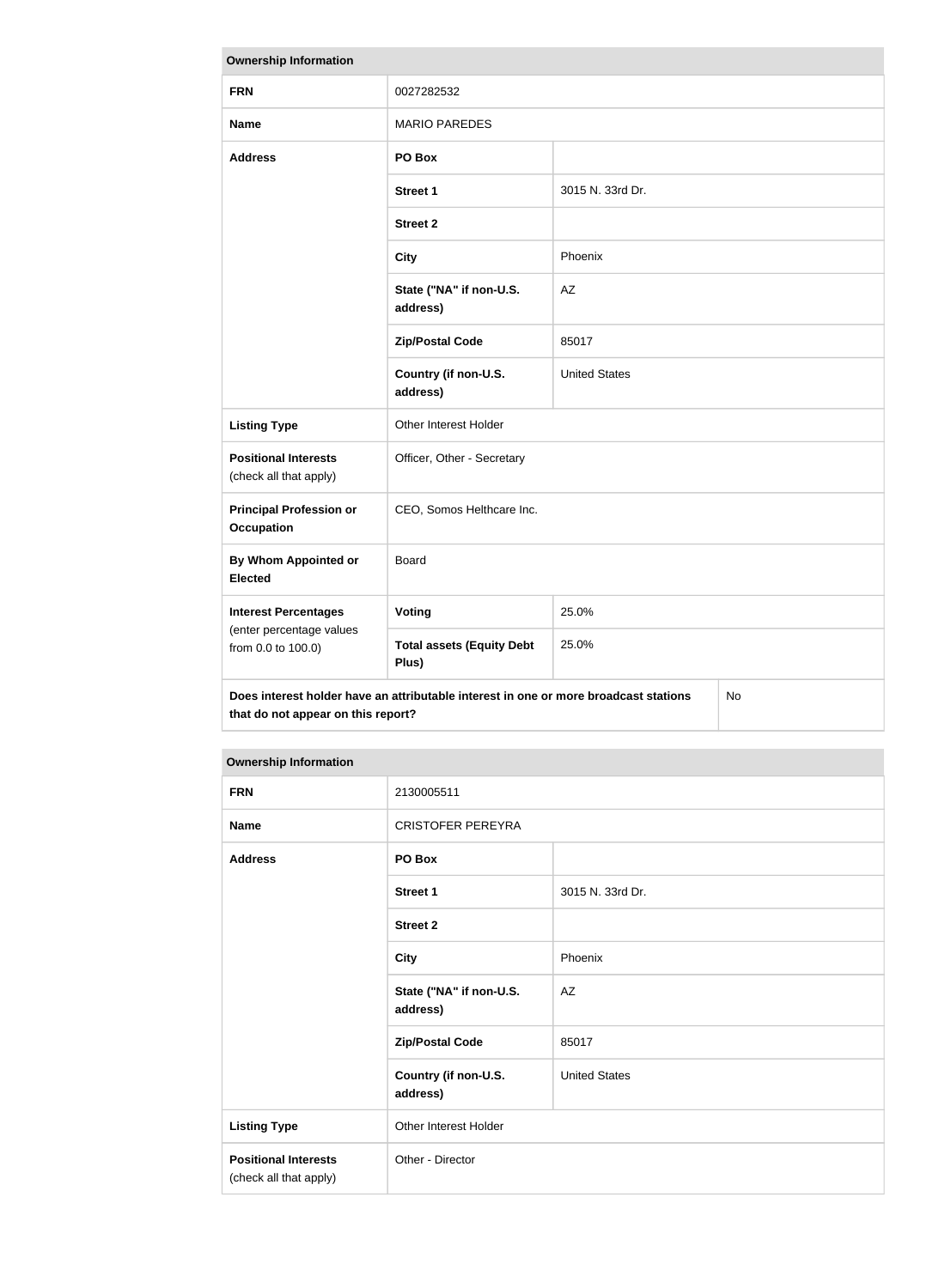| <b>Principal Profession or</b><br><b>Occupation</b>                                                                        | CEO, Tepeyac Leadership Inc.              |       |     |
|----------------------------------------------------------------------------------------------------------------------------|-------------------------------------------|-------|-----|
| By Whom Appointed or<br><b>Elected</b>                                                                                     | Board                                     |       |     |
| <b>Interest Percentages</b><br>(enter percentage values)<br>from $0.0$ to $100.0$ )                                        | Voting                                    | 25.0% |     |
|                                                                                                                            | <b>Total assets (Equity Debt</b><br>Plus) | 25.0% |     |
| Does interest holder have an attributable interest in one or more broadcast stations<br>that do not appear on this report? |                                           |       | No. |

| <b>FRN</b>                                                                                                                       | 2130005529                                                  |                      |  |
|----------------------------------------------------------------------------------------------------------------------------------|-------------------------------------------------------------|----------------------|--|
| <b>Name</b>                                                                                                                      | <b>ARMIDA ESCARCEGA</b>                                     |                      |  |
| <b>Address</b>                                                                                                                   | PO Box                                                      |                      |  |
|                                                                                                                                  | <b>Street 1</b>                                             | 3015 N. 33rd Dr.     |  |
|                                                                                                                                  | <b>Street 2</b>                                             |                      |  |
|                                                                                                                                  | <b>City</b>                                                 | Phoenix              |  |
|                                                                                                                                  | State ("NA" if non-U.S.<br>address)                         | AZ                   |  |
|                                                                                                                                  | <b>Zip/Postal Code</b>                                      | 85017                |  |
|                                                                                                                                  | Country (if non-U.S.<br>address)                            | <b>United States</b> |  |
| <b>Listing Type</b>                                                                                                              | Other Interest Holder                                       |                      |  |
| <b>Positional Interests</b><br>(check all that apply)                                                                            | Other - Director                                            |                      |  |
| <b>Principal Profession or</b><br><b>Occupation</b>                                                                              | Manager for the Office of Family Life at Diocese Of Phoenix |                      |  |
| By Whom Appointed or<br><b>Elected</b>                                                                                           | <b>Board</b>                                                |                      |  |
| <b>Interest Percentages</b><br>(enter percentage values<br>from 0.0 to 100.0)                                                    | <b>Voting</b>                                               | 25.0%                |  |
|                                                                                                                                  | <b>Total assets (Equity Debt</b><br>Plus)                   | 25.0%                |  |
| Does interest holder have an attributable interest in one or more broadcast stations<br>No<br>that do not appear on this report? |                                                             |                      |  |
|                                                                                                                                  |                                                             |                      |  |

| (b) Respondent certifies that any interests,      | No - En Familia Inc. is also the licensee of the AM commercial station |
|---------------------------------------------------|------------------------------------------------------------------------|
| including equity, financial, or voting interests, | KIDR, Phoenix, AZ (Facility ID No. 6383). Commercial station KIDR is   |
| not reported in this filing are non-attributable. | not included in this non-commercial ownership report.                  |
| If "No," submit as an exhibit an explanation.     |                                                                        |